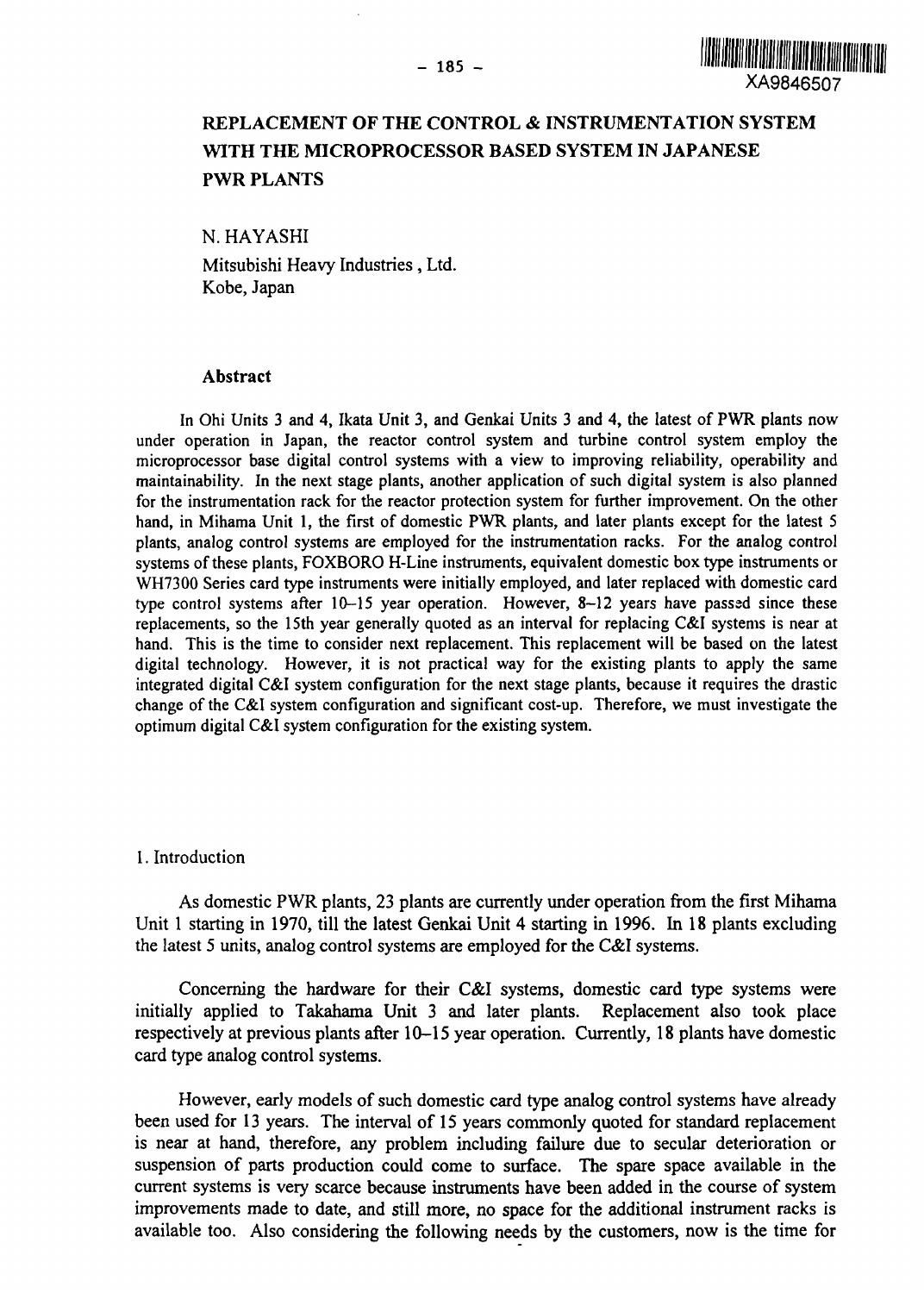system replacement.

- Further improvement of reliability
- Reduction of maintenance/repair costs
- Reduction of periodical inspection processes
- Maintaining spare space for the future improvement and modification

These needs for improvement should be reflected in the replacement method, and the general movement in the world from analog to digital technology should also be taken into account, and then, the operational experience of the digital control systems used in the reactor control and turbine control system at the latest 5 plants should be considered. Naturally, such considerations will end in digital systems. Our evaluation includes the following particulars in replacement work:

- As in the next stage plant, the reactor protection system is included in the replacement.
- In the existing plants, the reactor protection system and turbine control system are realized by analog and relay (partially solid state method), and systems are distributed. Therefore, it is not practical to replace all of the systems at once. For the time being, only the analog systems to be improved urgently should be replaced. This means it is difficult to directly apply the digital control system integrating the analog and relay system now under consideration for the next term plant.
- In the future, other systems including the main control board will possibly be replaced with the same method as used in the next stage plant. Therefore, it is necessary to provide a system configuration of compatible interface with such method.

Considering the above arguments, this paper will show the situations concerning the replacement to digital system, which is now under evaluation by considering the current status of C&I systems in Japanese PWR plants and their needs for improvement.

- 2. Current Status of C&I Systems in Domestic PWR Plants
- 2.1 Current Status of Domestic PWR Plants

23 PWR plants are classified into the following 4 generations according to their ages:

- 1st Generation (1970–1979) Mihama Units 1, 2 and 3 (Kansai Electric Power Co., Ltd.) Takahama Units 1 and 2 (Kansai Electric Power Co., Ltd.) Ohi Units 1 and 2 (Kansai Electric Power Co., Ltd.) Ikata Units 1 and 2 (Shikoku Electric Power Co., Ltd.) Genkai Units 1 and 2 (Kyushu Electric Power Co., Ltd.)
- 2nd Generation (1980 –1989) Takahama Units 3 and 4 (Kansai Electric Power Co., Ltd.) Tsuruga Unit 2 (Japan Atomic Power Co.) Sendai Units 1 and 2 (Kyushu Electric Power Co., Ltd.) Tomari Units 1 and 2 (Hokkaido Electric Power Co., Inc.)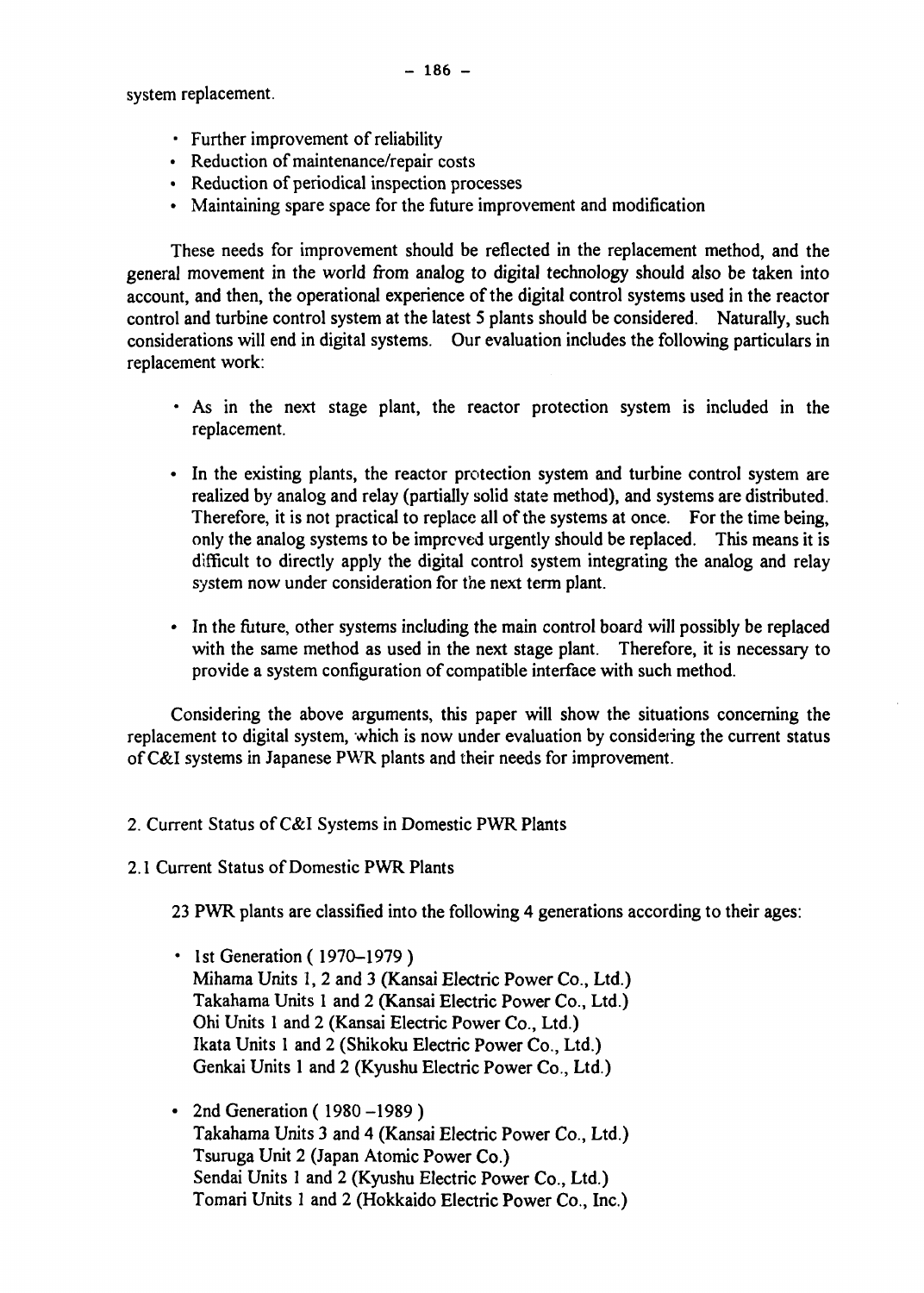- 3rd Generation (1990-1997) Ohi Units 3 and 4 (Kansai Electric Power Co., Ltd.) Ikata Unit 3 (Shikoku Electric Power Co., Ltd.) Genkai Units 3 and 4 (Kyushu Electric Power Co., Ltd.)
- 4th Generation (Future) Tsuruga Units 3 and 4 (Japan Atomic Power Co.: planned)

For the C&I system in each generation, the technology then common was employed, the details of which will be shown in Fig. 1.

(1) 1st Generation

The reactor control & protection system and turbine control system are both configured in the analog and relay logic.

(2) 2nd Generation

The reactor control & protection system and turbine control system are both configured in the analog and relay logic. In some plants, however, the reactor protection system employs the solid state logic, and auxiliary system employs the digital control technology.

(3) 3rd Generation

As the digital control technology is developed, the reactor control system and turbine control system employ the digital control system in order to improve reliability, operability and maintainability, while the reactor protection system employs the analog and solid state logic.

(4) 4th Generation

For further improvement, digital systems are applied to the reactor protection system. In addition, concerning the operations on the main control board, conventional hard switches are replaced with the touch operation by CRT. This realizes the integrated digital C&I system.

- 2.2 Experience of Replacing C&I Systems in Japan
	- (1) In all the plants of the 1st generation and some plants of the 2nd generation, FOXBORO H-Line instruments, equivalent domestic box type instruments or WH7300 Series card type instruments were introduced for analog protection and control system. Due to the problems including increased product failure and product supply, the domestic card type analog control system replaced the older models having 10-15 years of operation records. 10 years have already passed since earlier replacement. Some plants not replaced since start of operation operate original systems for 13 years.
	- (2) In order to improve the availability of the Feed water control system, some plants began to employ the digital control system having fault diagnosis function for the backup of the analog control system since 1990.

Fig. 2 shows the actual replacements carried out domestically on the instrumentation racks of the reactor control & protection systems.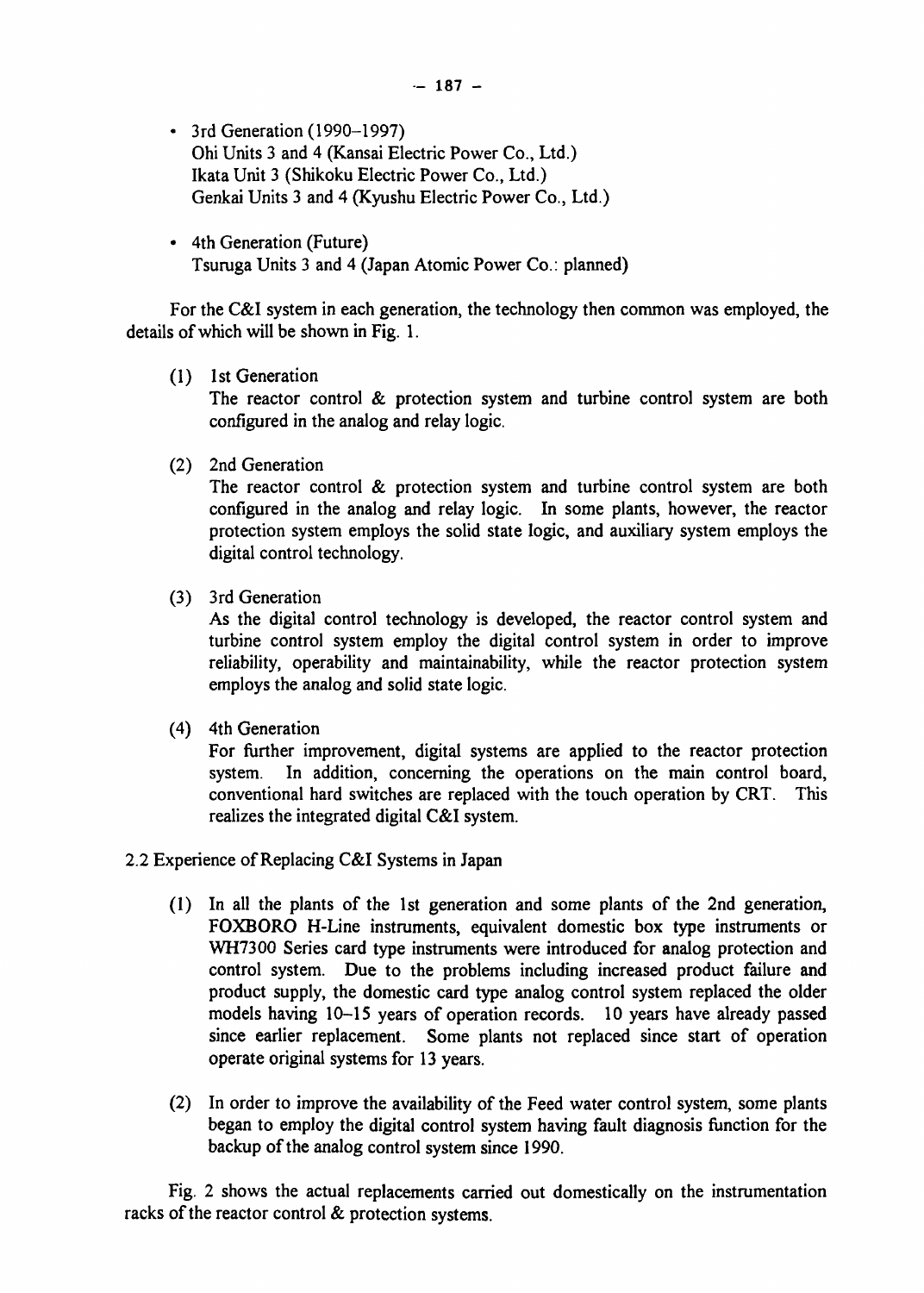|           | 1-st Generation                                                                                                   |                                              | 2-nd Generation       |                               | 3-rd Generation         |                                                                   | <b>APWR</b>                                    |
|-----------|-------------------------------------------------------------------------------------------------------------------|----------------------------------------------|-----------------------|-------------------------------|-------------------------|-------------------------------------------------------------------|------------------------------------------------|
|           | Mihama-1                                                                                                          | Takahama-1                                   | Ikata-1               | Ohi-1                         | Tsuruga-2               | Ohi-3 / Genkai-3                                                  | Tsuruga-3                                      |
| Man       | <b>Bench Board</b>                                                                                                | Bench Board                                  | Bench Board           | <b>Bench Board</b>            | Main: Console           | Main: Console                                                     | Console +                                      |
| Machine   |                                                                                                                   |                                              |                       |                               | Aux.: Bench Board       | Aux.: Bench Board                                                 | Large Display Panel                            |
| Interface | Hard S/W operation                                                                                                | Hard S/W operation                           | Hard S/W operation    | Hard S/W operation            | Hard S/W operation      | Hard S/W operation                                                | CRT touch operation                            |
|           | monitor by Indicator                                                                                              | monitor by Indicator                         | monitor by Indicator  | monitor by Indicator          | monitor by Indicator    | monitor by CRT                                                    | & monitoring                                   |
| Reactor   | Analog & Relay logic                                                                                              | Analog & Relay logic                         | Analog & Relay logic  | Analog & Relay logic          | Analog, Solid-state     |                                                                   | Analog & Solid-state All Digital (4ch, 4train) |
|           | Protection (3 ch. & 2 train)                                                                                      | (3 ch. & 2 train)                            | (3 ch. & 2 train)     | (3 ch. & 2 train)             |                         | trip logic & Relay ESF logic (4ch, 4train trip trip & 2train ESF) |                                                |
|           |                                                                                                                   |                                              |                       |                               | logic (3 ch. & 2 train) | & 2train ESF logic)                                               | logic)                                         |
| Reactor   | Analog circuit                                                                                                    | Analog circuit                               | Analog circuit        | Analog circuit                | Analog circuit          | All Digital control &                                             | All Digital control &                          |
| Control   | Relay sequence                                                                                                    | <b>Relay sequence</b>                        | <b>Relay sequence</b> | Relay sequence                | Relay sequence          | sequence                                                          | sequence                                       |
|           | (Simplex)                                                                                                         | (Simplex)                                    | (Simplex)             | (Simplex)                     | (Simplex)               | (Duplex)                                                          | (Duplex)                                       |
|           | Digital backup for                                                                                                | Digital backup for                           | Digital backup for    | Digital backup for            |                         |                                                                   |                                                |
|           | <b>Feedwater control</b>                                                                                          | Feedwater control                            | Feedwater control     | Feedwater control             |                         |                                                                   |                                                |
|           | installed at 1995                                                                                                 | installed at 1994                            | installed at 1990     | installed at 1994             |                         |                                                                   |                                                |
| Turbine   | Analog circuit                                                                                                    | Analog circuit                               | Analog circuit        | Analog circuit                | Analog circuit          | All Digital control &                                             | All Digital control &                          |
| Control   | Relay sequence                                                                                                    | Relay sequence                               | Relay sequence        | Relay sequence                | Relay sequence          | sequence except                                                   | sequence                                       |
|           | (Simplex)                                                                                                         | (Simplex)                                    | (Simplex)             | (Simplex)                     | (Simplex)               | Turbine protection                                                | (Duplex)                                       |
|           |                                                                                                                   | EH replaced by Digital Control sys. replaced |                       | <b>EH replaced by Digital</b> |                         | (Duplex)                                                          |                                                |
|           |                                                                                                                   | at 1993                                      | by Digital at 1991    | al 1994                       |                         |                                                                   |                                                |
| Auxiliary | Local analog control & Local analog control & Local analog control & Local analog control & All Digital control & |                                              |                       |                               |                         | All Digital control &                                             | All Digital control &                          |
| System    | relay sequence                                                                                                    | relay sequence                               | relay sequence        | relay sequence                | sequence                | sequence                                                          | sequence                                       |
|           |                                                                                                                   |                                              |                       |                               | (Duplex)                | (Duplex)                                                          | (Duplex)                                       |
|           | Digital replacement                                                                                               | Digital replacement                          | Digital replacement   |                               |                         |                                                                   |                                                |
|           | planned at 1996                                                                                                   | planned at 1996                              | planned al 1997       |                               |                         |                                                                   |                                                |

## Fig.l Digital application to operating PWRs in JAPAN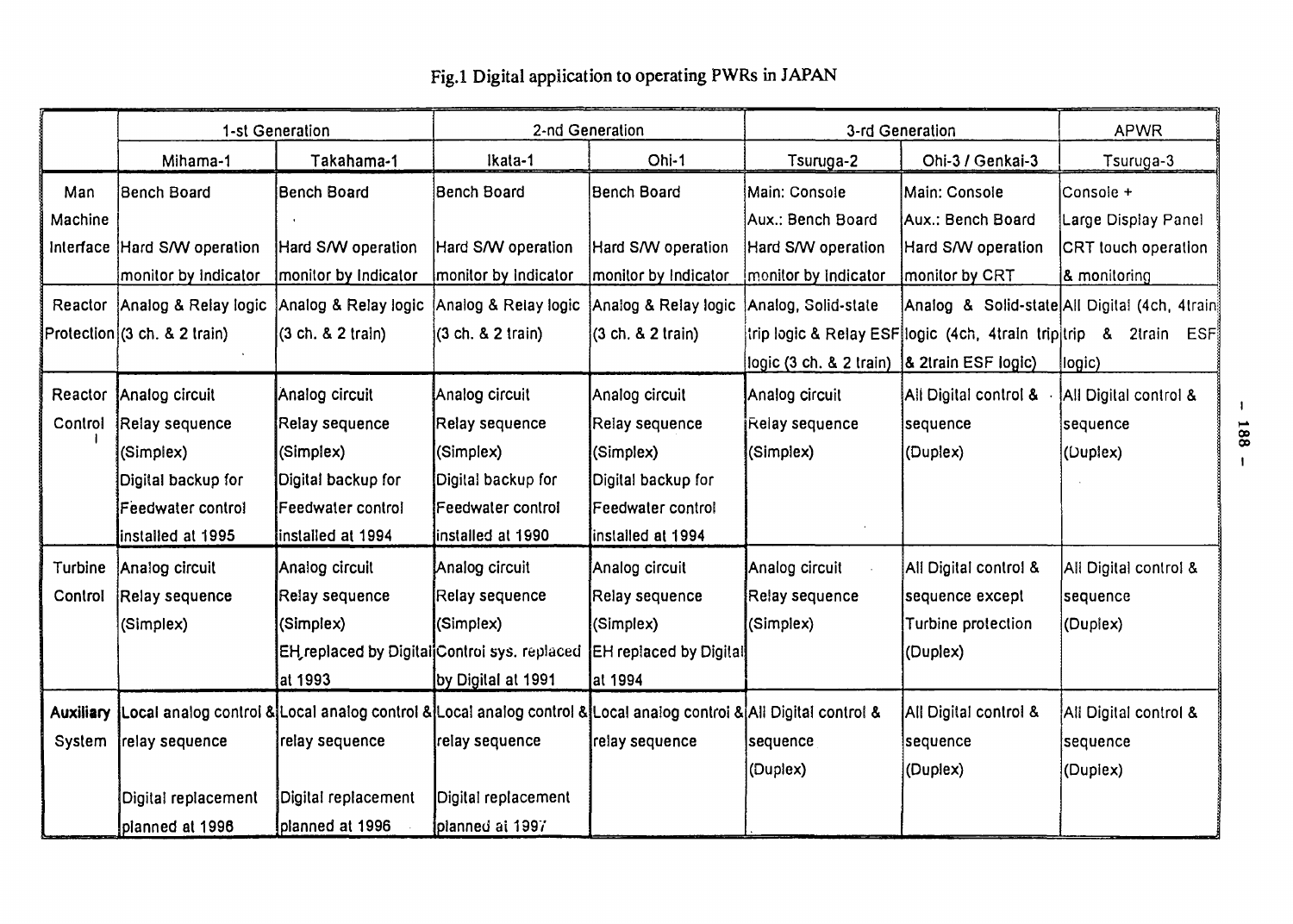# $\blacksquare$  Sufficient Experiences

 $\mathbf{I}$ 

| No.             | Plant                | Year | <b>Notes</b>                          |
|-----------------|----------------------|------|---------------------------------------|
| 1               | Mihama #1 (Kansai)   | 1995 |                                       |
| 2 <sup>1</sup>  | Mihama #2 (Kansai)   | 1994 |                                       |
| $\mathbf 3$     | Mihama #3 (Kansai)   |      | 1992/1993 92: Protection, 93: Control |
| 4               | Takahama #1 (Kansai) | 1988 |                                       |
| $5\overline{)}$ | Takahama #2 (Kansai) | 1987 |                                       |
| 6               | Ohi #1 (Kansai)      | 1988 |                                       |
| 7               | Ohi #2 (Kansai)      | 1987 |                                       |
| 8               | Ikata #1 (Shikoku)   |      | 1989/1990 89: Protection, 90: Control |
| 9               | Ikata #2 (Shikoku)   |      | 1996/1997 96: Protection, 97: Control |
| 10              | Genkai #1 (Kyushu)   |      | 1990/1991 90: Protection, 91: Control |
| 11              | Genkai #2 (Kyushu)   |      | 1994/1995 94: Protection, 95: Control |

**In case of No.6 and 7, WH7300 series were replaced to Japanese card racks. In case of all other cases, BOX type racks were replaced to Japanese card racks.**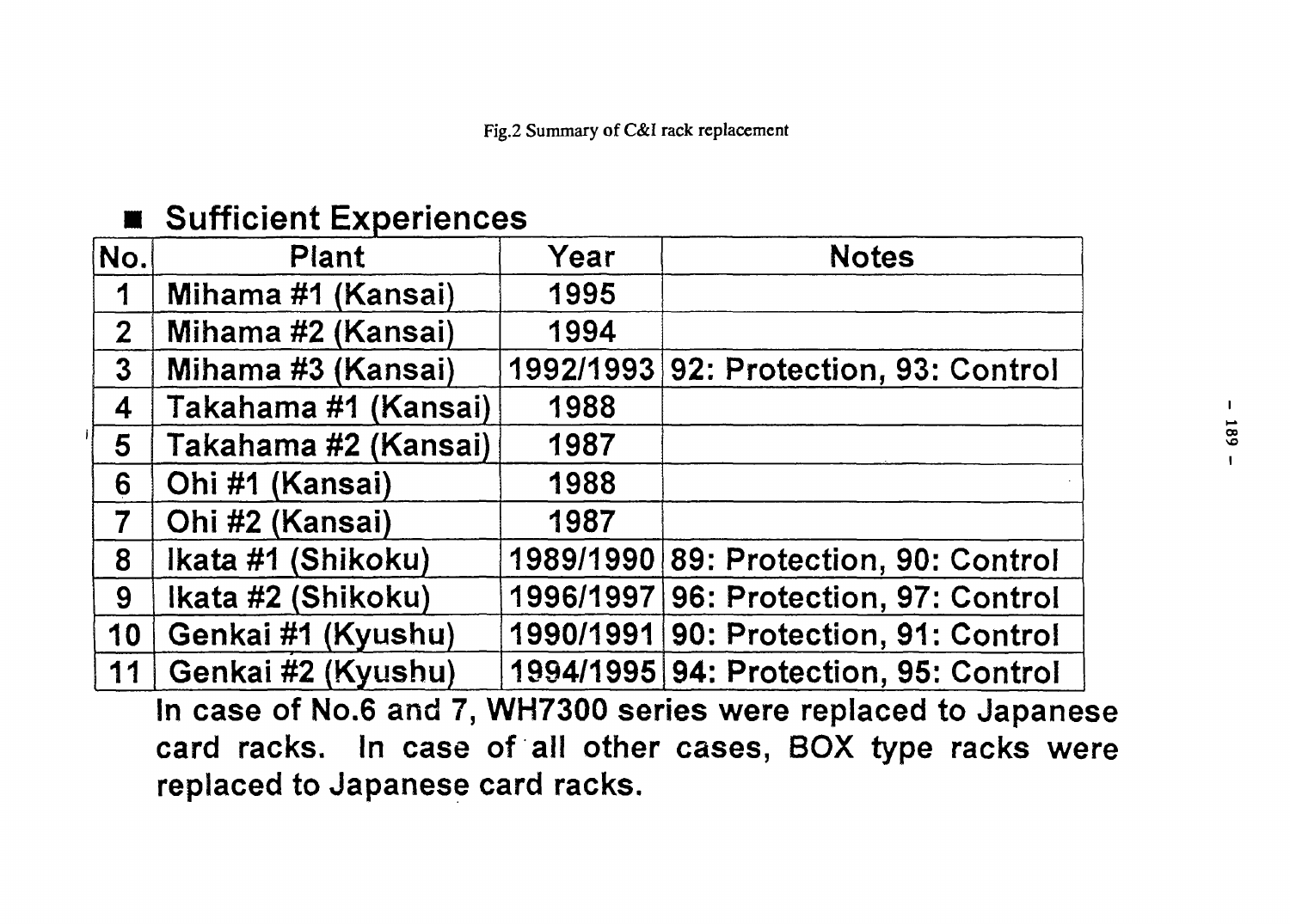3. Needs for Improvement of Current Systems and Replacement to Digital Control Systems

In the domestic PWR plants, as shown in Fig. 3, operation records are stable. This is not only due to higher reliability of the system itself but also, more essentially, to the more substantiated maintenance of system by the users.

- By the more strict system check, defects are detected swiftly, and corrective actions are taken.
- Systems are updated according to the plan drawn by considering operation records.
- Improvements taken for non-conformance occurred are also reflected in other plants.

This plant maintenance should be continues from now on. However, improvements are requested for improvement of reliability according to longer fuel cycles, short annual inspection outage, reduction of the maintenance cost and improvement of operability. The needs for system improvement as described above are presented for the analog instrumentation systems currently used in the reactor protection  $\&$  control system directly related to the plant availability, and in the turbine control system. In realizing these needs, the current analog technology is not enough, and therefore, replacement is planned by assuming some digital control system to be applied.

## 3.1 Improvement of System Reliability

For the analog instrumentation system for the reactor protection  $\&$  control system and turbine control system, the following two types are currently used. With no plant failure trip as directly caused by the failed system occurring so far, these types boast of a stable operation.

- Mitsubishi Electric Corporation MELNAC Series Applied in 10 domestic plants including Takahama Units 1/2 and others.
- Yokogawa Electric Corporation System 1100 Series Applied in 13 domestic plants including Mihama Units 1/2 and others.

The parts failed so far in the above-mentioned systems are mainly the mechanical components such as relay, switch, variable resistance and connector. The number of these mechanical components failures are expected to increase as time goes by and as they are used more frequently. Very few semiconductors are detected failed so far, and future occurrence of semiconductor failure is not known. However, these have been used for more than 10 years, and the replacement interval commonly quoted for electrical measurement systems is 10-15 years. This suggests some possibility of a rapid increase of faults. From the above arguments, operations of longer fuel cycles now planned should be considered, and systems should be updated as a preventive maintenance even before entering the period of wearing failure. In implementing the digital technology, a self diagnosis technology should be introduced along with the digital control system, while at the same time, such systems should have redundant architecture.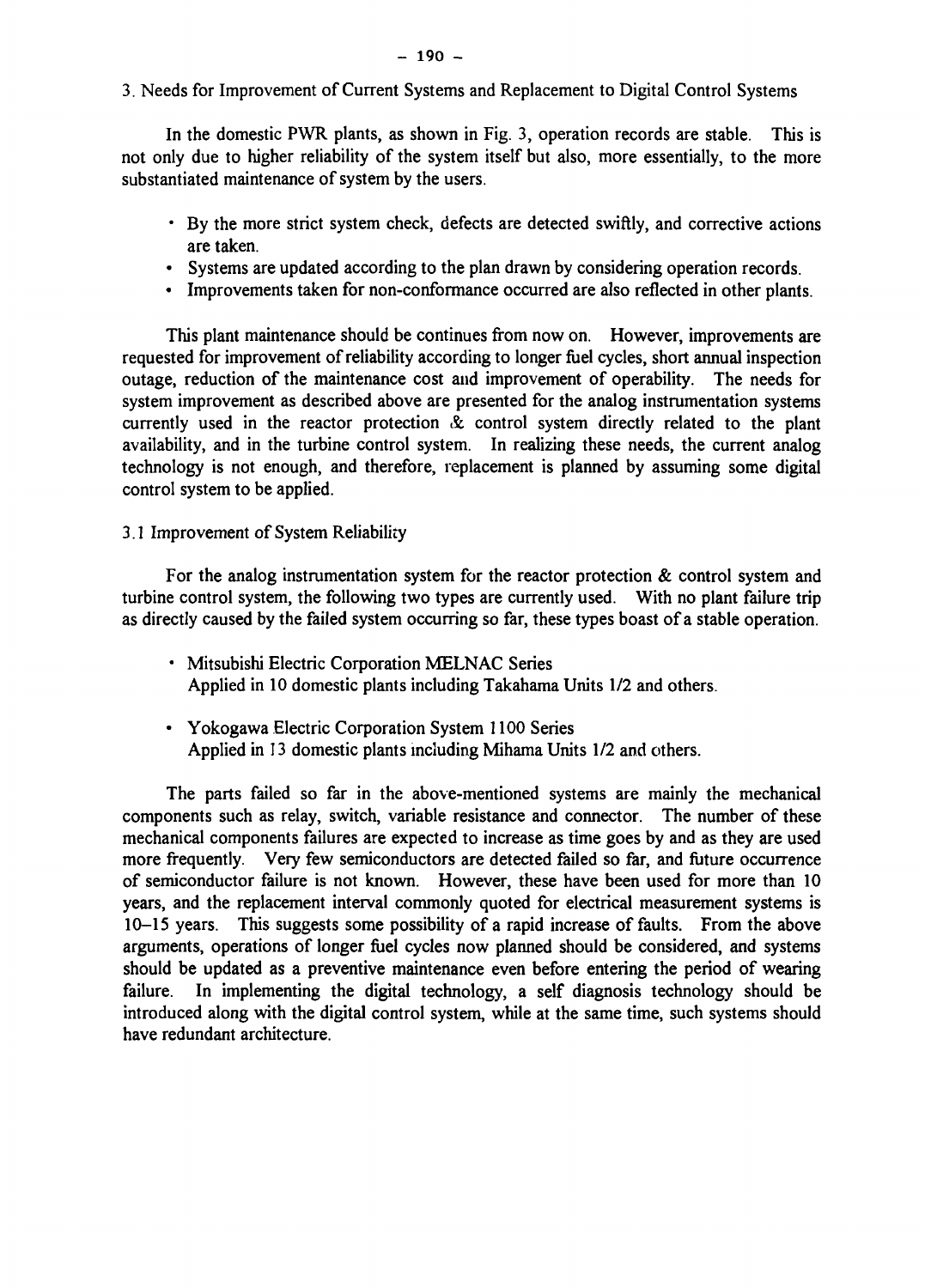

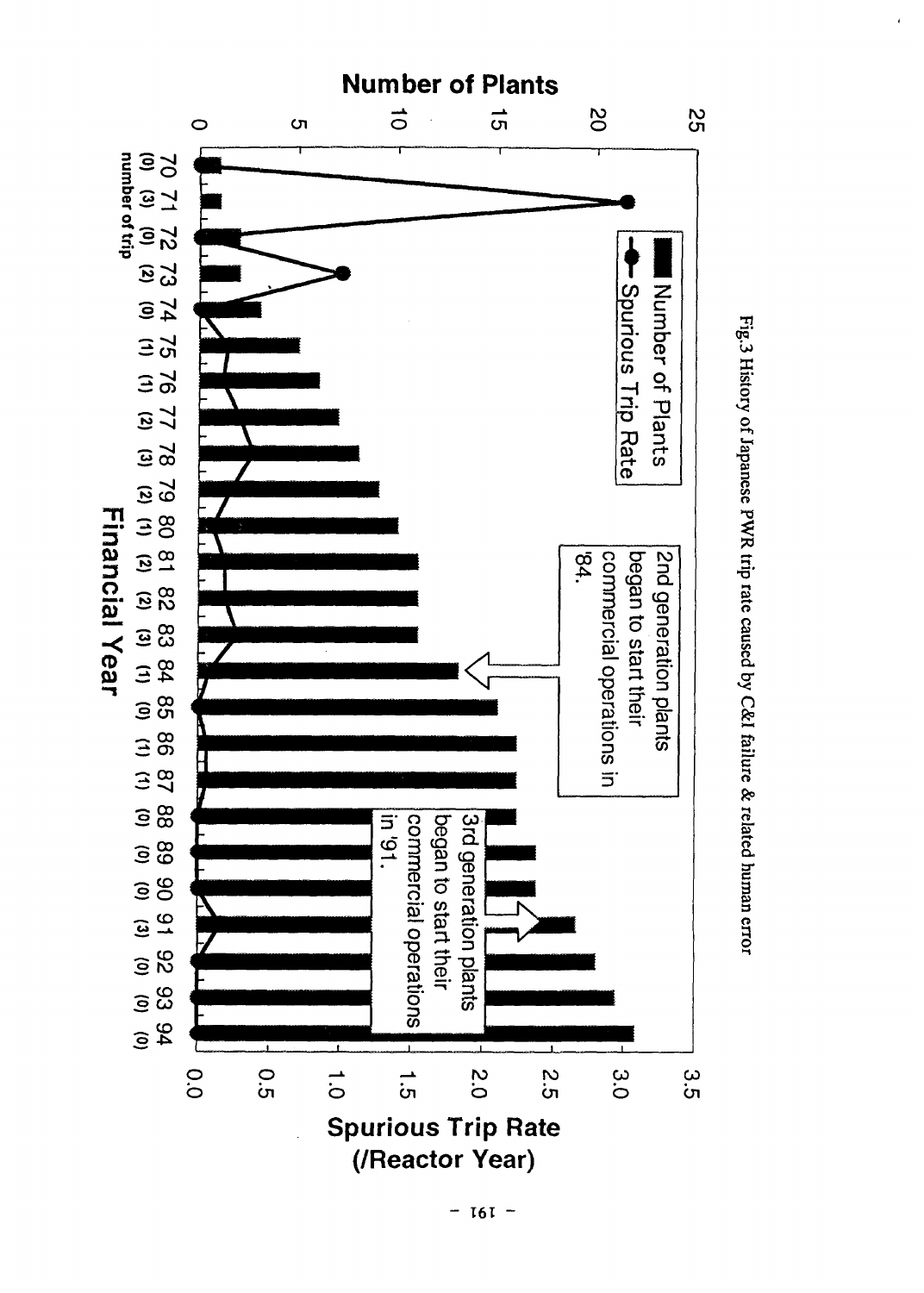- 3.2 Reduction of Periodical Inspection/Reduction of Maintenance Cost
	- (1) Reduction of Maintenance Items and workload Currently, the analog instrumentation system is checked for the following items in each annual inspection:
		- Calibration test of all cards (static test)
		- Dynamic test of PID, LEAD/LAG cards
		- Confirmation test of bistable set points
		- Check of A/M station
		- Others; check of power unit, etc.

Since these checks are carried out with all the component cards of the plant's control protection system, the time and workload required for those checks dominates a fairly large portion of the checks done on the C&I systems in each annual inspection. In a short annual inspection of 40 through 49 days, such portion may be critical in the annual inspection processes, and should also be improved to reduce maintenance cost.

By digitalizing the control system, it is possible to confirm its integrity by a selfdiagnosis function which is unique to digital systems. Therefore, it is also possible to reduce the following checking scope/checking items substantially.

• Calibration test of all cards (static test)

The control block that used to be realized by analog cards conventionally will be configured by software. ROM/RAM storing these software are continuously checked by its self diagnosis. They need no additional checks. Analog input unit that is left as hardware can be calibrated on-line by intelligent I/O cards. This does not need additional checks, either. This means only the analog output card should be calibrated in the static test of cards.

• Dynamic test

No checks are required, because the self diagnosis of the ROM/RAM storing software continuously carries out such checks.

• Confirmation test of vise table settings Same as above.

If the number of current check processes is specified as 100%, the method described above will reduce it down to about 35%. This means a reduction of 65%.

(3) Actions to Take for Product Availability

The card type analog instruments now under operation have been used for about 15 years since first installation, and some of the parts used in it are no longer produced. The card type analog instrumentation rack consists of about 40 types of cards in realizing a control protection function at a plant. However, about 50% of the cards experienced the problems of parts availability.

To deal with the parts which are no longer produced, the manufacturer of the instrumentation rack is requested to switch them to the second sources, or keep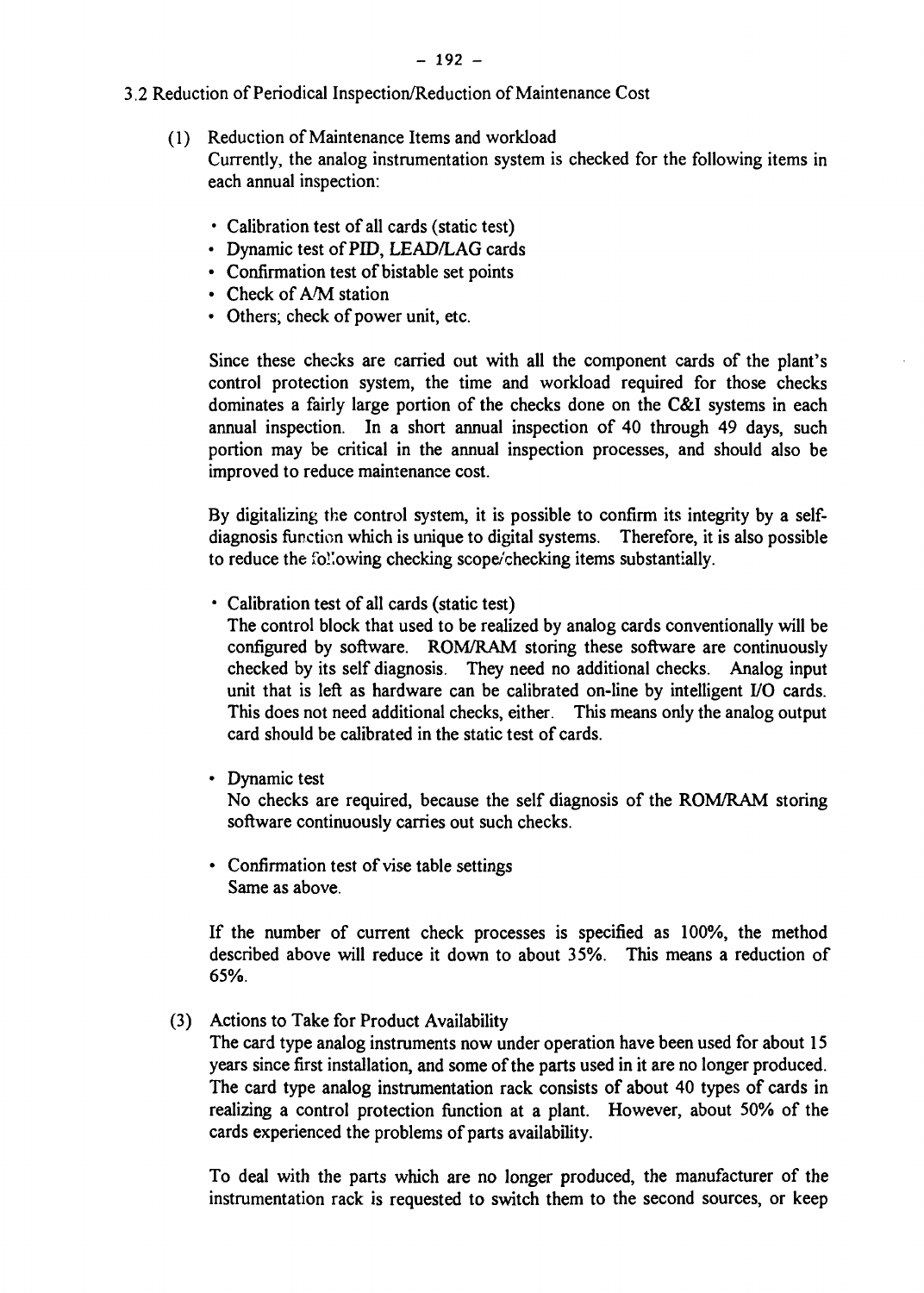them in stock so that steady supply may be maintained. However, in consideration of the tendency found in the industrial world in general by which digital technologies take place of the conventional analog technologies, product availability is feared to deteriorate. This means it is difficult to provide solution by such minor modifications as have been done so far.

Circuit patterns or circuits themselves will have to be changed. Then, new cards will have to be made, and development verification test will contribute to increase costs incurred by the cards.

To reduce the costs of plant maintenance/repair, it is necessary to supply products stable. In this regard, too, analog control systems must be replaced with digital control systems.

3.3 Improvement of Operability

Not only to establish a stable controllability throughout the plant power level, which is robust to external disturbance, but also to configure a plant gentle to human being, further improvements and automation will have to be made.

- Automation of plant's heating/cooling operations
- Automation of low-power operations (automatic control rod control system at 15% power or lower)
- Automation of turbine startup operations
- Others

In adding these automatic logic, the following things must be reflected as the features of digital technology (It is difficult to provide analog system because it requires a huge scale system):

- Complicated operations can be processed with higher accuracy.
- A number of operations can be processed by one unit.
- Functions can be changed or expanded easily, because it is done in the software.

3.4 Maintaining Space for Expansion

In some plants of long operations, the space for installing digital instrumentation system may be scarce, because improvement works have been repeated so far. In such a case, cables may be deployed with no room for expansion, hindering the system improvement work planned for maintaining/improving the plant. To deal with these problems, the following things must be reflected as the features of digital technology to provide solutions for system's expandability.

### 4. Basic Designing Policy for Digital C&I System

To realize the needs for system improvement, the latest digital technologies must be applied.

Since it is not practical to provide the same system configuration as in the latest plant because a large scale of addition and modification will be necessary, only the improvement needs related to the analog instrumentation system in the existing plant should be dealt with by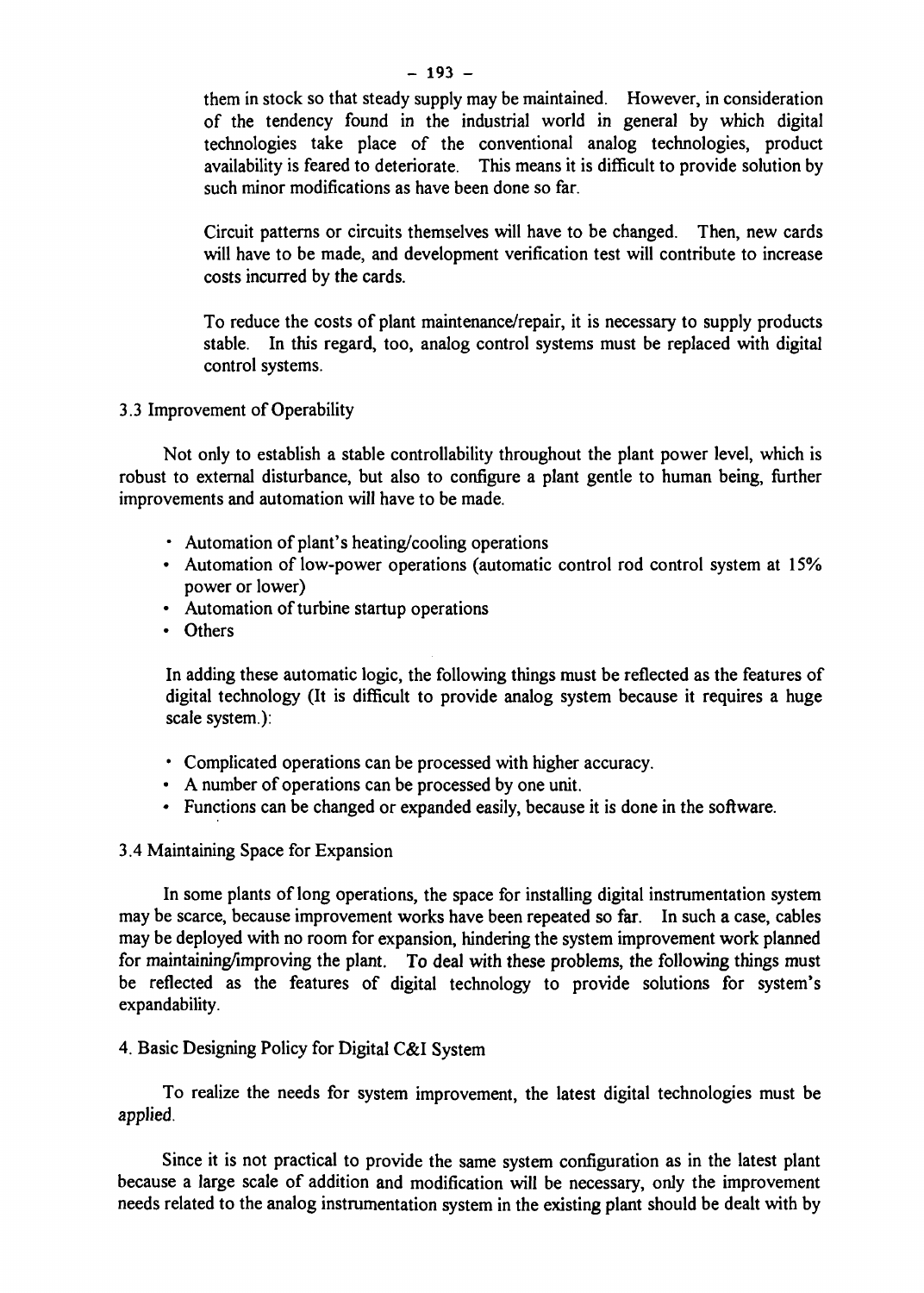## 4.1 Safety/Reliability

The protection system for the next stage plants has the 4-channel configuration of 2 out-of-4 output to enhance plant safety and availability. In the existing plants, however, 1 channel must be added to the detector to meet the above requirements. And the nuclear reactor trip breaker rack is configured in 2-train of 1 -out-of-2 output. If these things are to be improved, huge impact will be brought to the plant systems, leading to increased costs. Therefore, the current 2-out-of-3 output configuration should be maintained.

By taking advantage of the digitized system, and by substantiating the self diagnosis function, a failure diagnosis rate of 99% or more is maintained.

To maintain the functional diversity of the reactor protection system, the reactor trip parameters requiring such diversity are processed by independent microcomputer, while from the view point of defense-in-depth, the reactor trip functions and the ESF actuation functions are processed by independent computer.

## 4.2 Operability

The interface with the main control board or other systems should be via hard wired. The current hard-wired interface should be maintained. However, in consideration of other systems to be digitalized in the future, the system should be configured in a way that interface can be maintained easily by multiplex transmission. The interface with the plant computer should be made by the multiplex transmission through the unit bus. As far as the control system (non-safety) is concerned, the system configuration by considering multiplex transmission should be based on such system configuration as has operating experience at the latest plants. Safety system should be configured by considering separation and independence.

(1) Information Transmission for Safety System (Equipment operation, status signals and PAM) The signal transmission line of safety system should have a multiplex information transmission line independent of the non-safety systems. This information

transmission line should consist of the 2-train configuration maintaining mutual independence.

(2) Information Transmission of Non-safety Systems The transmission to the non-safety systems should be made by installing the information transmission line to the unit bus. The connection to the unit bus in the non-safety systems should be electrically separated by optical fiber, while at the same time, the data should be transmitted one way from the safety system side to the unit bus, so that no failure in the unit bus side should affect the functions of the safety system.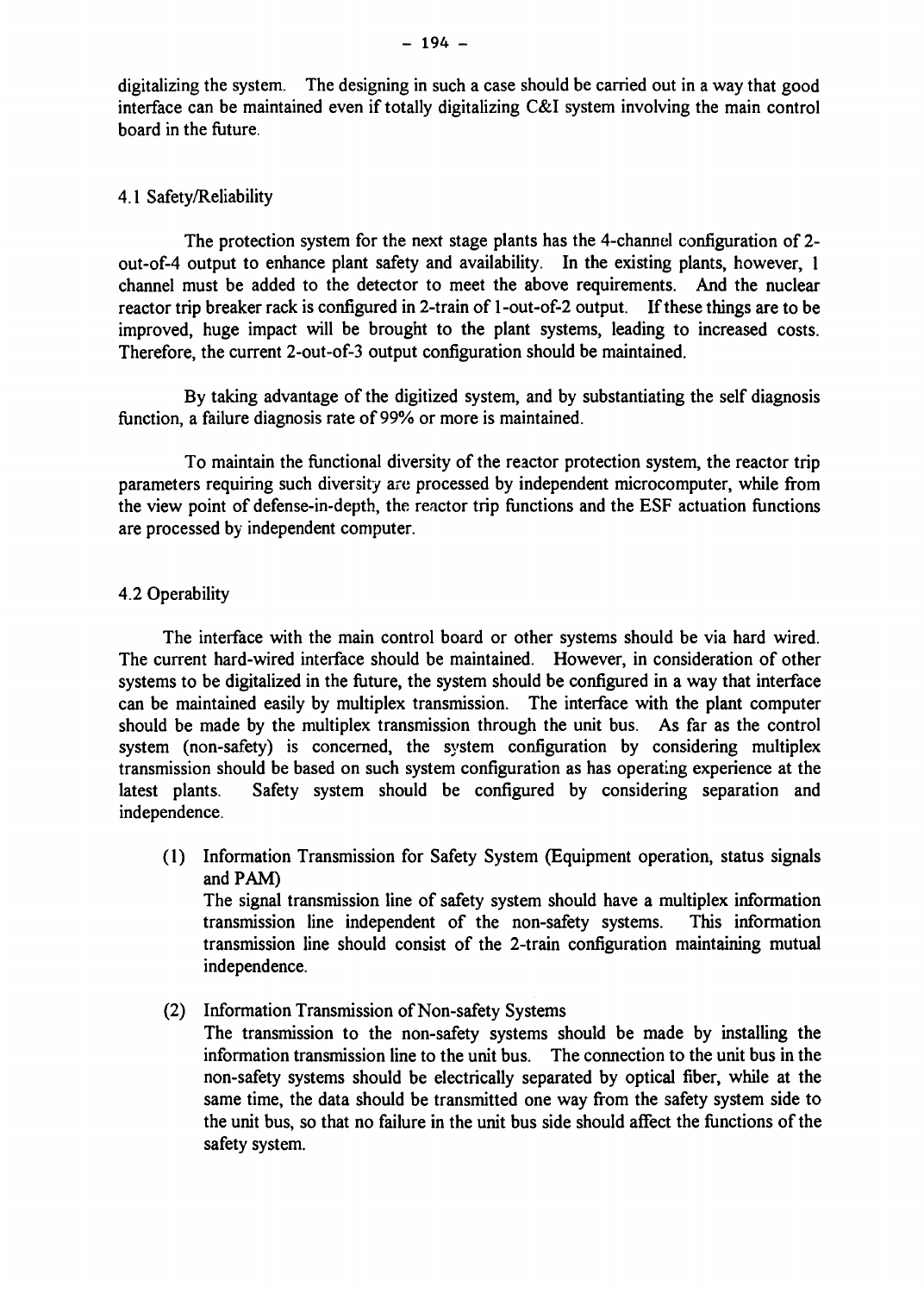And if the control system rack is to be replaced, the new system should be able to deal with the expansion of automation and the improvement of controllability.

4.3 Maintainability/Testability

By substantiating the self diagnosis function, any failure of the system should be identified in the level of card or module, and the results of such diagnosis should be able to be displayed on the rack.

System should be configured, if possible, with cards or modules so that any failed parts can be replaced easily.

The maintenance of the software should be facilitated by the maintenance tools so that it may be tested/calibrated easily.

The instrumentation rack for the safety system should have a built-in automatic tester, and the integrity check required during operation should be basically automated .

#### 4.4 Economy

The interface between systems should be established by photo-multiplex transmission, so that the interface with other system in the future can be configured by multiplex transmission. Consequently, such system should be able to deal with the problems encountered in finding the routes for cable deployment at the existing plants.

#### 5. System Configuration

Fig. 4 shows the configuration of the digital system now under consideration for use as the protection system. Such system will be realized by applying partially the digital reactor protection system which has already been qualified in the development and verification tests for the next stage plant.

- (1) The protective functions are distributed functionally into 3 CPU groups  $(RT \# 1, RT)$ #2, ESF), and the card constituting each CPU group should be the one that has already been implemented in the control system rack at the latest plants with good operating experience.
- (2) The interface with other systems including the main control board should be made by the hard wired connection through the signal conditioner card. If other systems are digitalized in such configuration, the signal conditioner card may be removed, and the multiplex transmission should be applied.
- (3) The interface with the control system rack to be replaced with digital control system at the same time and with the plant computers already digitalized should be changed from the conventional hard-wired interface to multiplex transmission, so that the cable quantity may be reduced, and the expandability (flexibility for modification) of information interface may be maintained.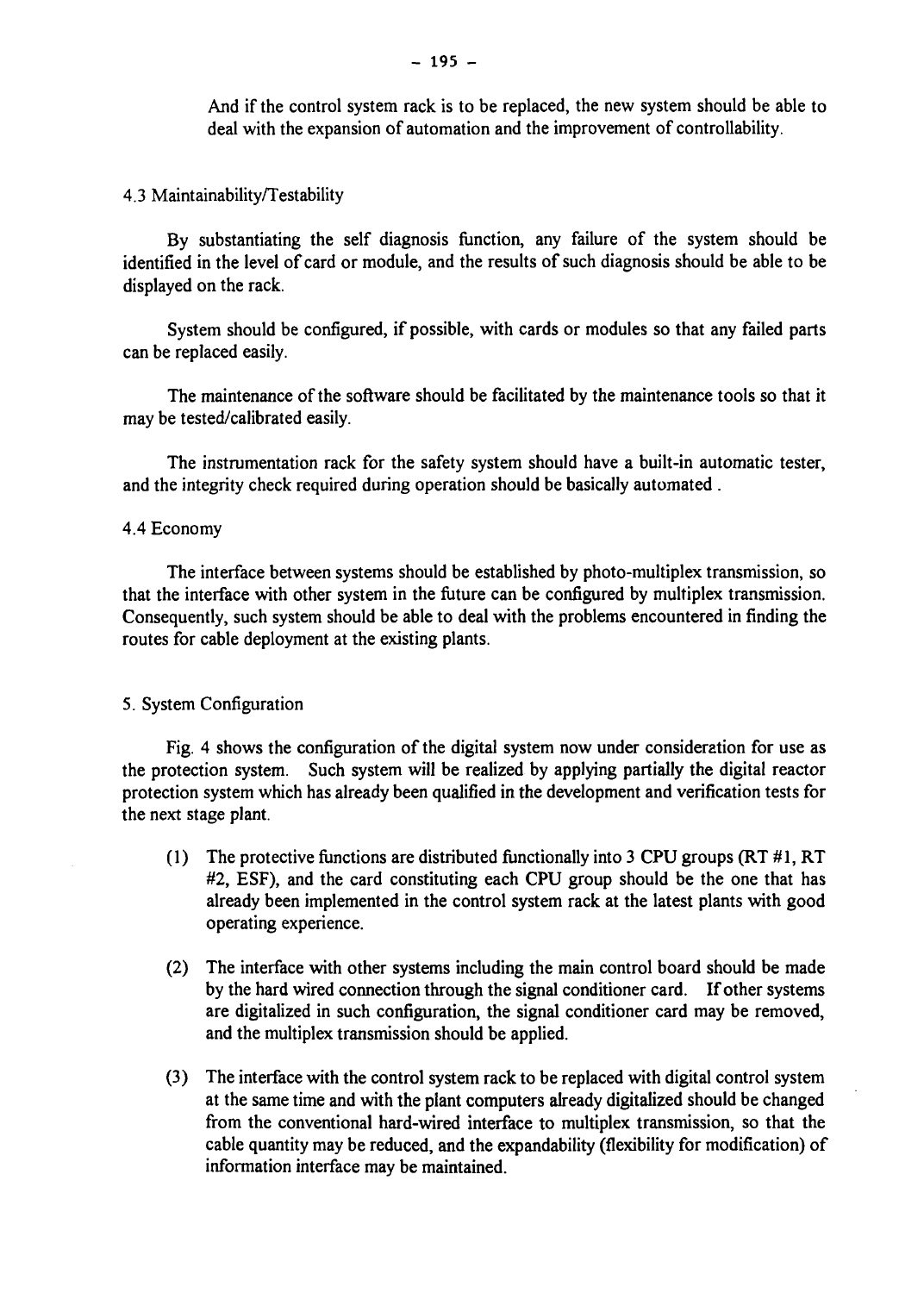Fig.4 System construction of digital reactor protection rack



196

**I**